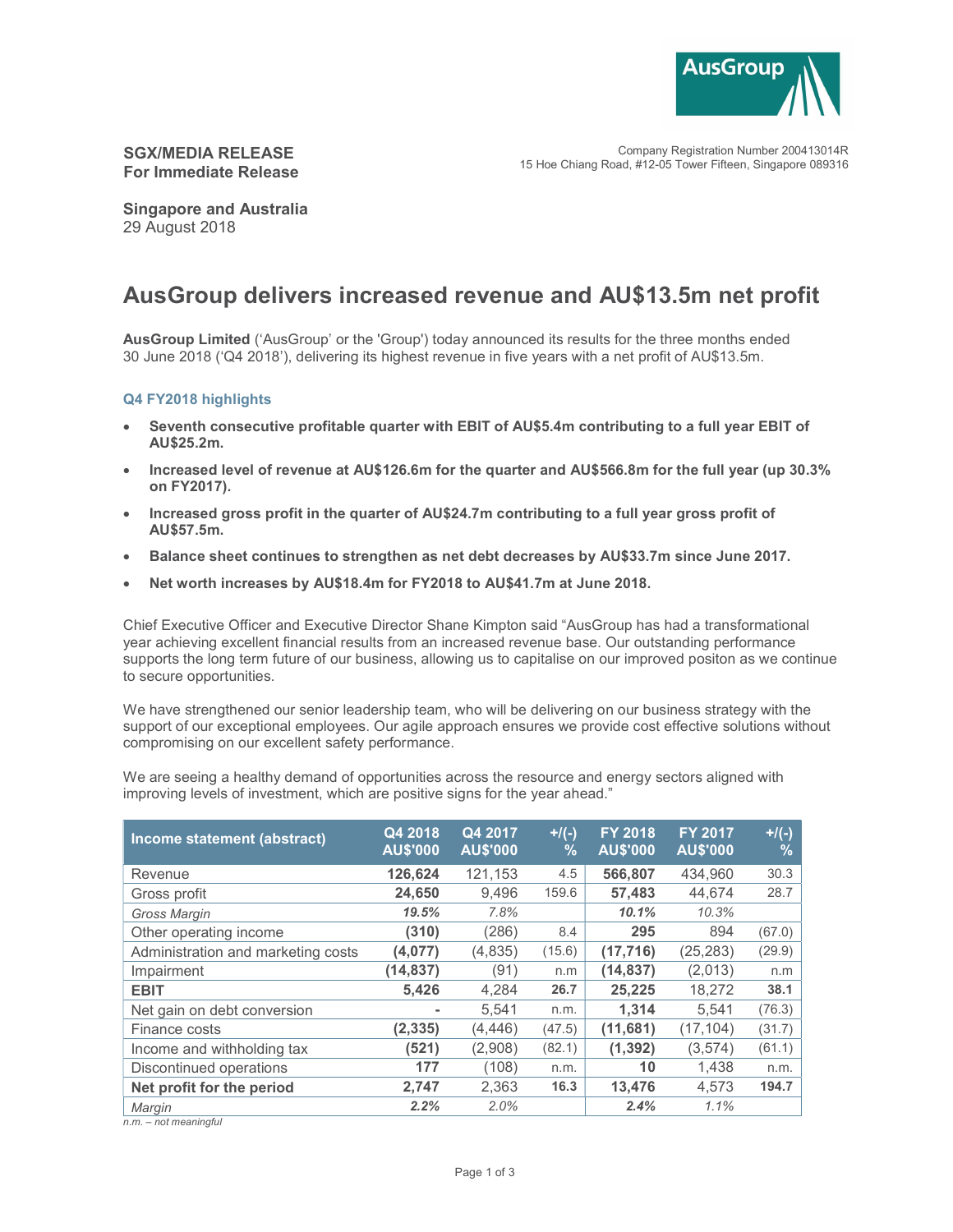

# SGX/MEDIA RELEASE For Immediate Release

Company Registration Number 200413014R 15 Hoe Chiang Road, #12-05 Tower Fifteen, Singapore 089316

AusGroup has reported net profit after tax of AU\$2.7m which is an improvement on the corresponding period of Q4 FY2017 by 16.3%, due to the robust performance by the Group's core projects in the energy and mineral process sectors and is after non-cash impairments of AU\$14.8m required primarily to reduce the carrying value of the Group's scaffolding asset base following completion of major project work as well as some restructuring provisions. EBIT for the quarter after non-cash impairments increased to AU\$5.4m contributing to FY2018 EBIT of AU\$25.2m, an increase of 38.1% on FY2017.

The debt servicing levels have continued to decrease over FY2018 with the Q4 FY2018 finance cost of AU\$2.3m increasing the overall finance costs to AU\$11.7m, a reduction of 31.7% compared to FY2017, mainly due to the repayment of loan facilities and the successful debt to equity conversion completed in Q2 FY2018. For the first time in five years AusGroup's net profit after tax has been greater than the financing costs for the financial year.

#### Operational performance

Revenue for the quarter was AU\$126.6m an increase of 4.5% compared to the corresponding period of Q4 FY2017, a modest growth following AusGroup's major project work decreasing during the quarter. The FY2018 revenue of AU\$566.8m is 30.3% higher than FY2017, due to the overall strong performance from the energy and mineral process sectors work. This represents the highest revenue for the Group for five years.

Gross profit for the quarter was AU\$24.7m, an increase of 159.6% from the corresponding period of Q4 FY2017 due to cost efficiencies on existing projects and the release of project provisions. The FY2018 gross profit increased to AU\$57.5m, an increase of 28.7% compared to FY2017.

Administration, marketing and other costs in the quarter were AU\$4.1m, representing a 15.6% decrease from the corresponding period of Q4 FY2017 due to the effect of cost recoveries and operational efficiencies from project work and similarly these expenses for the full year have reduced by 29.9% compared to FY2017.

During Q4 FY2018 parts of the business were restructured due to the completion of major project work in order to right size the business which has resulted in non-cash impairments and restructuring provisions of AU\$14.8m.

## Financial position

|                           | 30 Jun 2018<br><b>AUS'000</b> | 30 Jun 2017<br><b>AU\$'000</b> | $^{+/(-)}_{\%}$ |
|---------------------------|-------------------------------|--------------------------------|-----------------|
| Cash and cash equivalents | 37.846                        | 33,851                         | 11.8            |
| Total borrowings          | 120.942                       | 150,694                        | (19.7)          |
| Net borrowings            | 83,096                        | 116,843                        | (28.9)          |
| Equity                    | 41.725                        | 23,298                         | 79.1            |

Cash and cash equivalents for the Group as at 30 June 2018 have increased by 11.8% to AU\$37.9m as the profits from major projects convert to cash, partially offset by debt servicing payments and providing working capital to support the growth of the fuel service offering in the NT Port and Marine business.

Net borrowings have reduced by AU\$33.7m since the end of FY2017 to AU\$83.1m, predominantly due to the full repayment of the short term bridge loan and the full repayment of the short term loan for a total of AU\$27.4m. A further reduction of the Notes debt of AU\$5.2m following another successful debt to equity conversion completed in Q2 FY2018 accounts for the balance.

Total shareholders' equity as at 30 June 2018 has improved by 79.1% to AU\$41.7m, demonstrating the benefits of the consistent profitability achieved for the previous seven quarters, together with the share capital issued from the debt to equity conversion in Q2 FY2018.